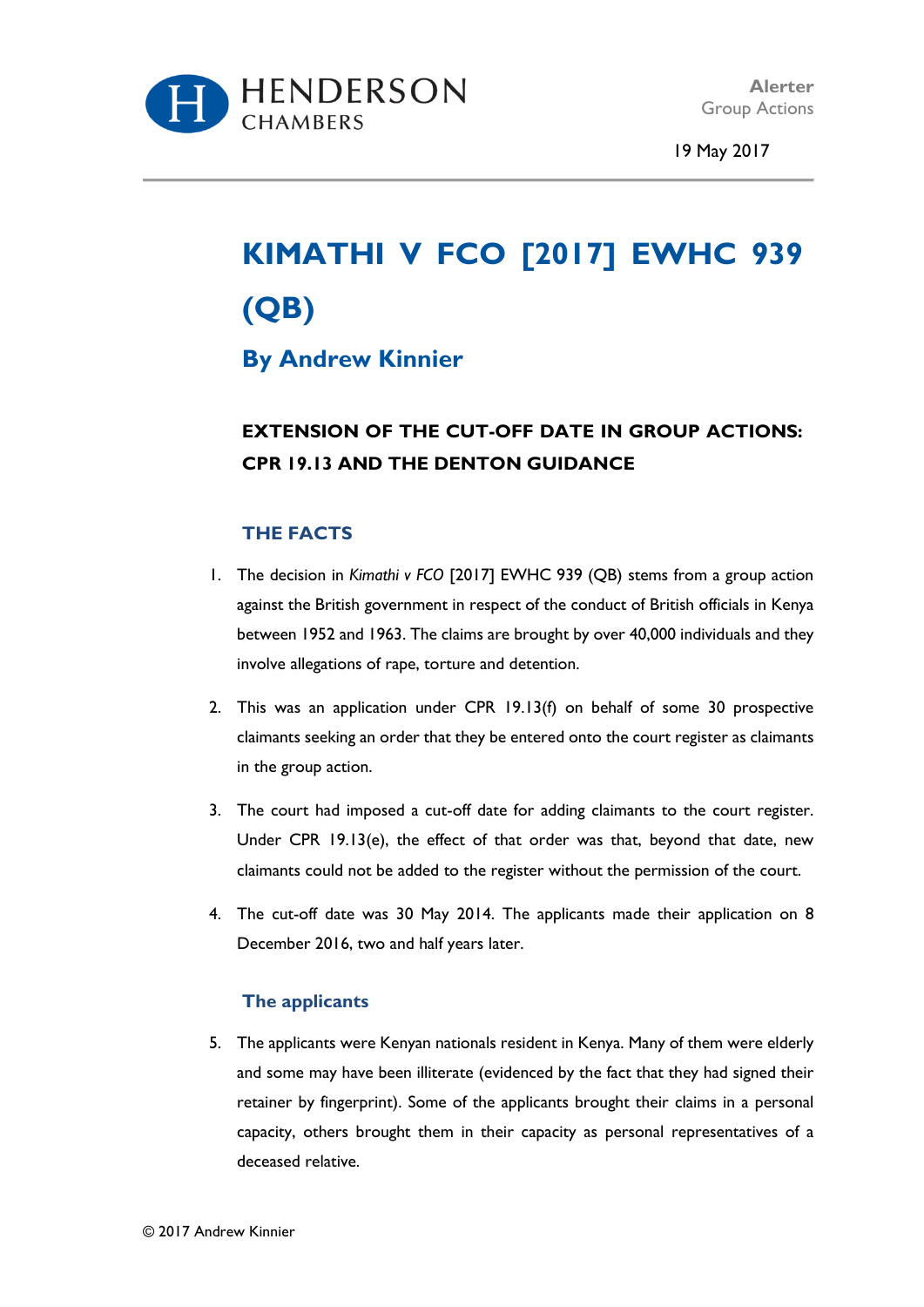- 6. The applicants were part of a group of over 300 former clients of GT Law. The applicants retained GT Law around April 2014 (before the cut-off date) and GT Law went into administration towards the end of 2015. GT Law had entered most of the claims onto the register during that period. However, GT Law had failed to do so in respect of around 30 prospective claimants.
- 7. On 8 December 2016 solicitors Hugh James (acting on behalf of the 30 who had apparently been overlooked) applied to the court for an order under CPR 19.13(f).

#### **DECISION**

- 8. In *Holloway v Transform Medical Group (CS) Ltd (PIP Breast Implant Litigation)* [2014] EWHC 1641 (QB) Thirlwall J (as she then was) held that an application for permission to join the register under CPR 19.13(f), in circumstances where the cutoff date had passed, would engage CPR 3.9.
- 9. Stewart J did not expressly refer to PIP Breast Implant Litigation in that regard. However, the application was framed as an application for relief from sanctions. Therefore, Stewart J applied the three-stage test laid down by the Court of Appeal in *Denton v White Limited and De Laval and others* [2014] EWCA Civ 906:
	- a. Whether the breach is serious and significant;
	- b. Whether there is a good reason for it; and
	- c. All the circumstances of the case.

#### **First stage**

10. In relation to the first stage, the judge seemed to be satisfied that the breach of the order imposing the cut-off date was serious and significant (a delay of almost two and half years). This conclusion would apply equally to both types of applicant (i.e. those acting in a personal capacity and those acting on behalf of a relative).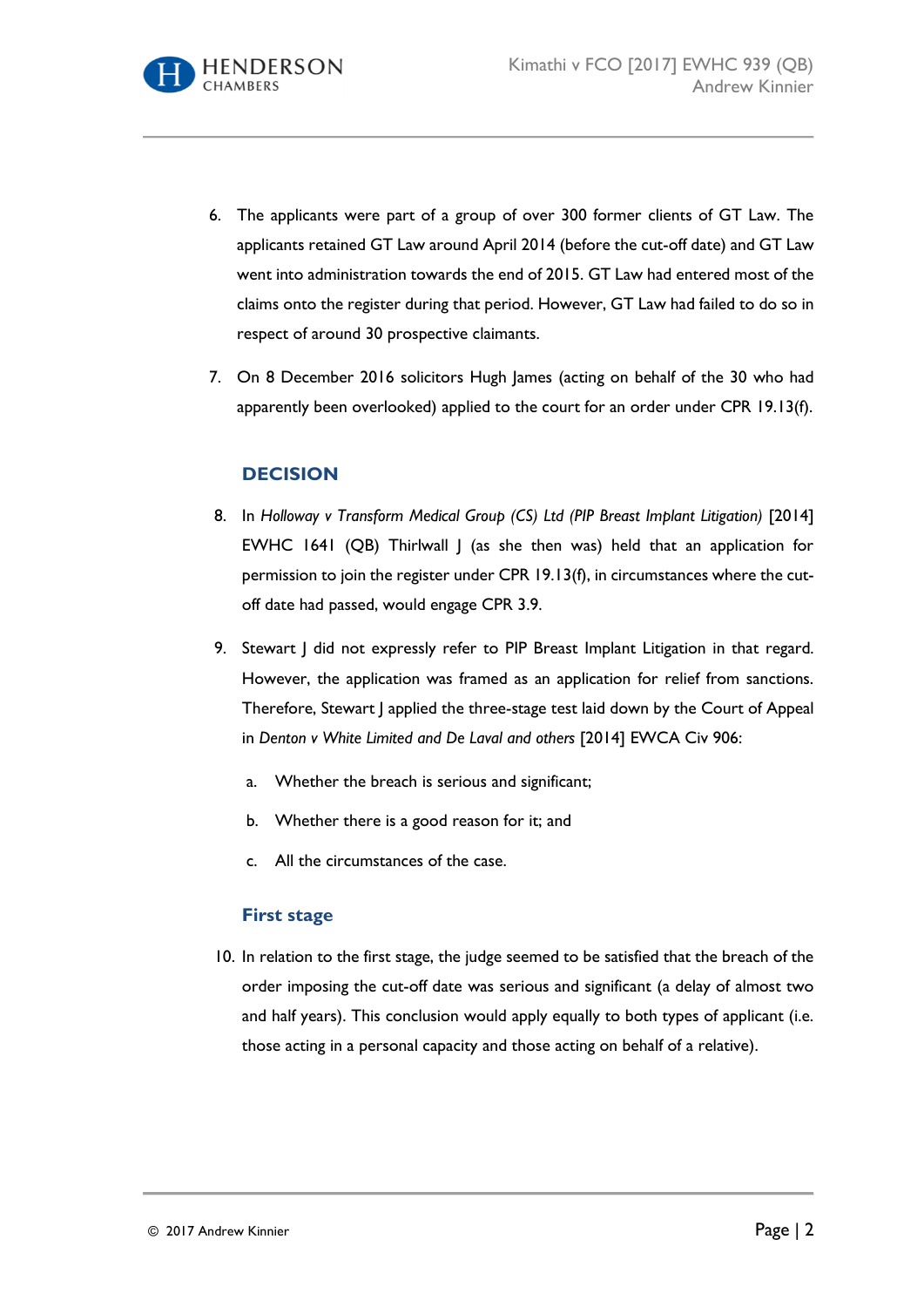

#### **Second stage**

- 11. Essentially, the reason for the delay (as put forward by the applicants) was that GT Law had made a mistake in not adding their claims to the register and it could not be rectified until Hugh James had uncovered it.
- 12. Hugh James was instructed in December 2015. They made the application in December 2016, one year later. Hugh James encountered significant delays in obtaining the files from IC Law (the firm who represented the applicants after GT Law went into administration). Hugh James first requested the files from IC Law in December 2015 shortly after they were instructed. Despite repeated efforts to chase IC Law, the first tranche was not forthcoming until March 2016. The remaining tranche only arrived in January 2017 (after the application had been made and on threat of a CPR Part 8 claim for delivery up of the files). Hugh James say that they could not have sought to rectify GT Law's mistake until they had received all files from IC Law.
- 13. However, the judge took the view that it was more likely that GT Law had made a conscious decision not to enter the applicants' claims onto the register. The claims made on behalf of deceased relatives were not even within the scope of the group action (which only covered claims made in a personal capacity). In relation to the other claims, the judge noted that there was evidence of many reasons why GT Law would have made the conscious decision not to enter these claims onto the register. For example, lack of evidence, or evidence that the prospective claimant had been coached. The fact that over 300 claims were properly registered by GT Law was also compelling.
- 14. Therefore, GT Law had made no "mistake", there was nothing for Hugh James to rectify and there was no good reason for the delay.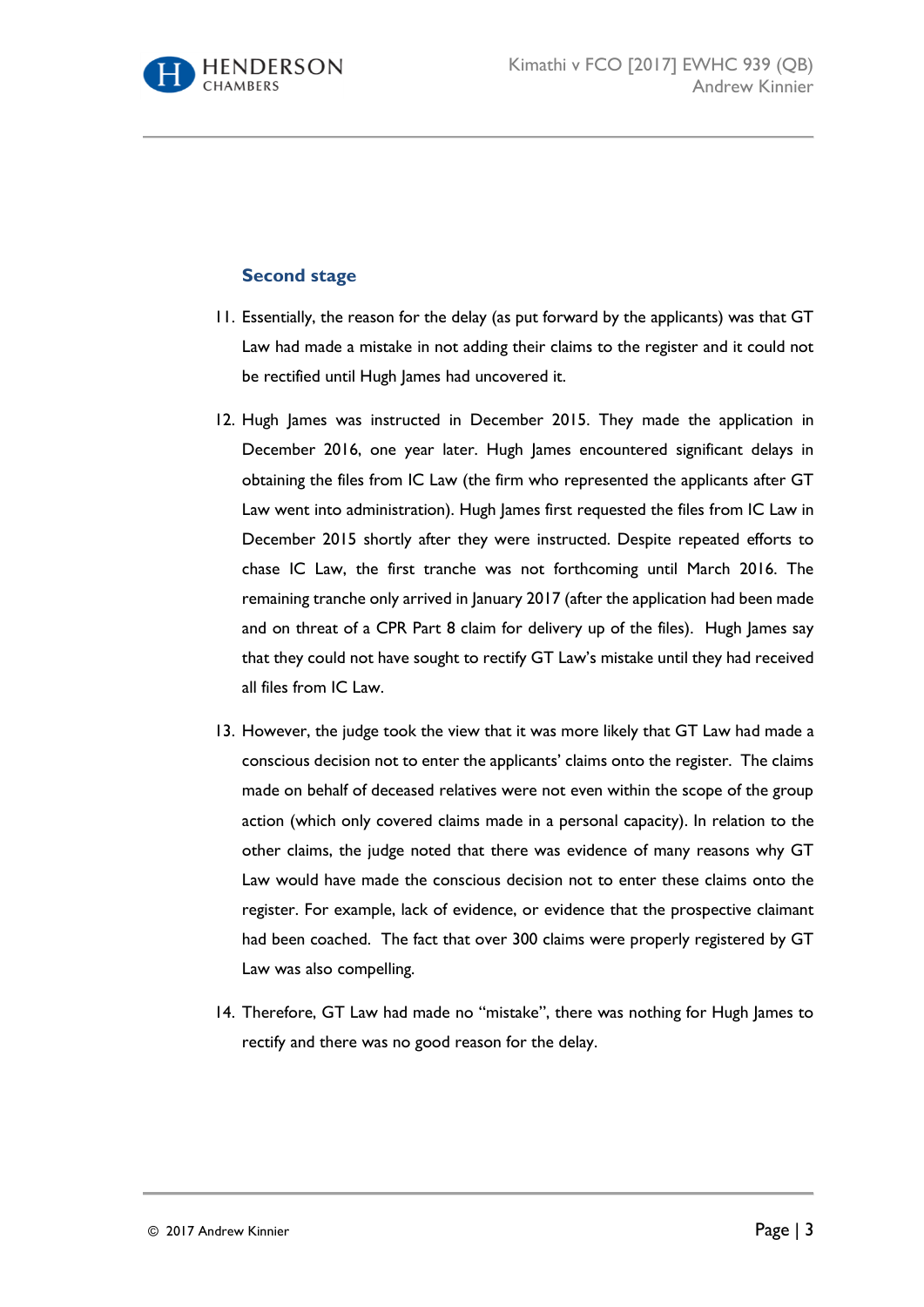

#### **Third stage**

- 15. Having found that the breach was serious and that there was no good reason for it, the judge moved on to the third stage and he looked at both types of claim together.
- 16. The judge noted that Denton "mandates" that the application for relief will not automatically fail in these circumstances. He further noted that, in looking at all the circumstances of the case, he had to give particular weight to the following:
	- a. The need for litigation to be conducted efficiently and at proportionate cost;
	- b. The need to enforce compliance with rules, practice directions and orders;
	- c. The promptness of the application;
	- d. The seriousness and significance of the breach (stage 1) and the reason for it (stage 2).
- 17. In relation to a) the judge found that, if he were to grant relief in respect of the claims brought in a personal capacity, the trial timetable would not be threatened. The same could not be said of the claims brought on behalf of deceased relatives. However, those claims ought not to proceed in any event (because of evidential difficulties). Therefore, they should not be taken into account. This factor weighed in favour of granting relief.
- 18. In relation to b) the judge noted the "particular force" of the following statements of Thirlwall J at paragraph 17 of PIP Breast Implant Litigation (which would appear to weigh against granting relief):

*"The purpose of a GLO is to ensure the orderly and disciplined progress of large numbers of cases. The advantage to the claimants in this GLO is that relatively modest claims are managed together so that costs are not disproportionate to the individual claims. The advantage to the defendants is that they can ascertain*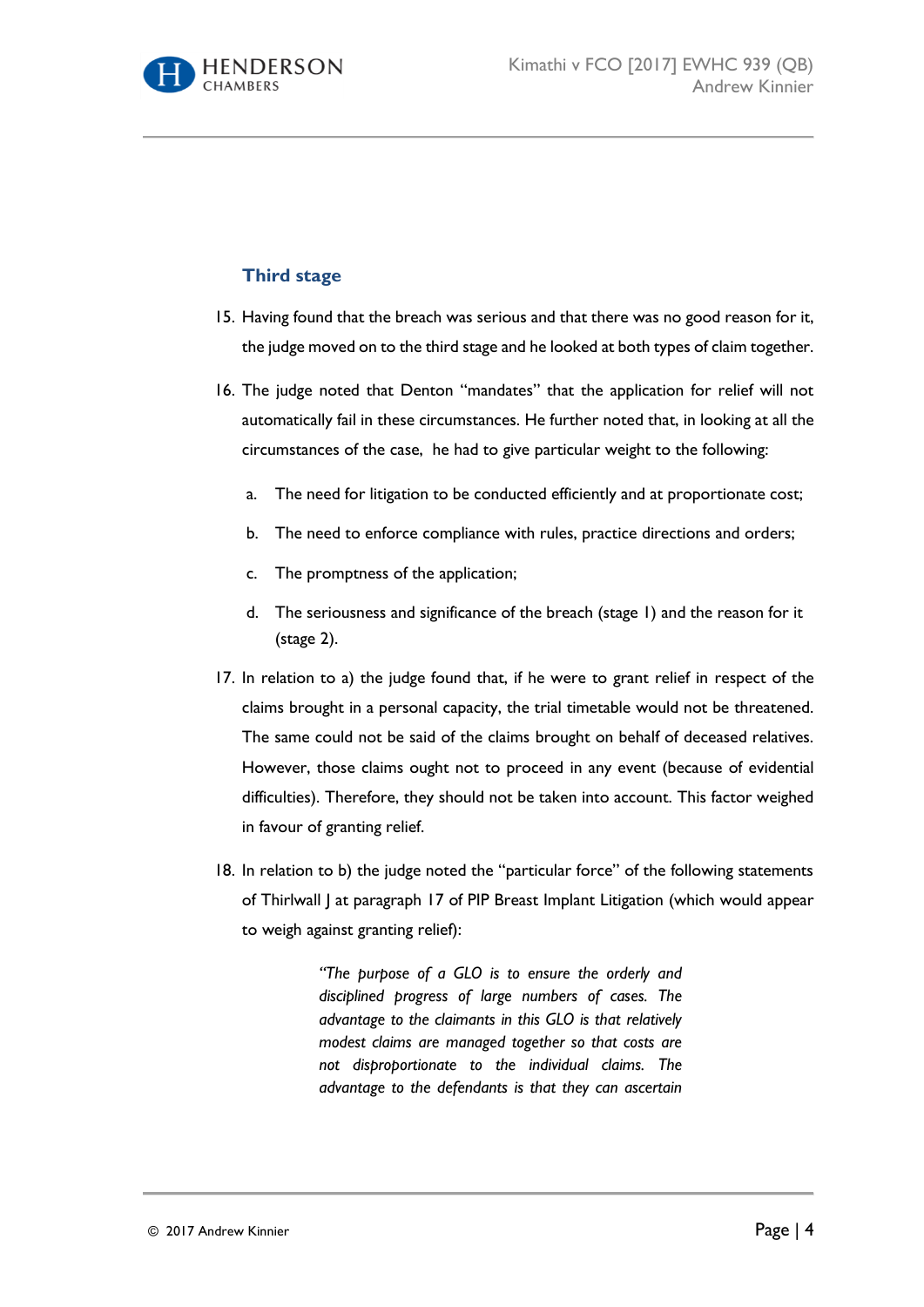

*the scope of the litigation and organise their affairs accordingly."*

- 19. In relation to c), the judge noted the following factors which weighed in favour of granting relief:
	- a. The applicants' personal circumstances in Kenya would have made it difficult for them to manage the claims themselves.
	- b. Significant delay was caused by the conduct of the applicants' representatives. The judge noted the fact that the first year and a half of the delay may have been due to a lack of information from GT Law and IC Law. The Judge concluded that the final 12 months "were lost for reasons which can either be categorised as the responsibility of either [IC Law] or [Hugh James]".
- 20. The judge also noted the following factors which weighed against granting relief (in relation to c)):
	- a. The application was made two and a half years after the cut-off date.
	- b. If relief is refused the applicants would have a valid, albeit less advantageous, alternative claim against GT Law in negligence.
	- c. If relief is granted (and the group action succeeds) the Defendant would have to "map" the findings from the test cases to an additional set of claims which may add to the cost of the litigation by "tens of thousands of pounds".
	- d. There were evidential difficulties with the claims and there was uncertainty over whether the reason that GT Law did not add the claims to the register was because they were unmeritorious.
- 21. In relation to d), the judge noted that the breach was significant and that there was no good reason for it. This further weighed against granting relief.
- 22. The judge concluded with the following: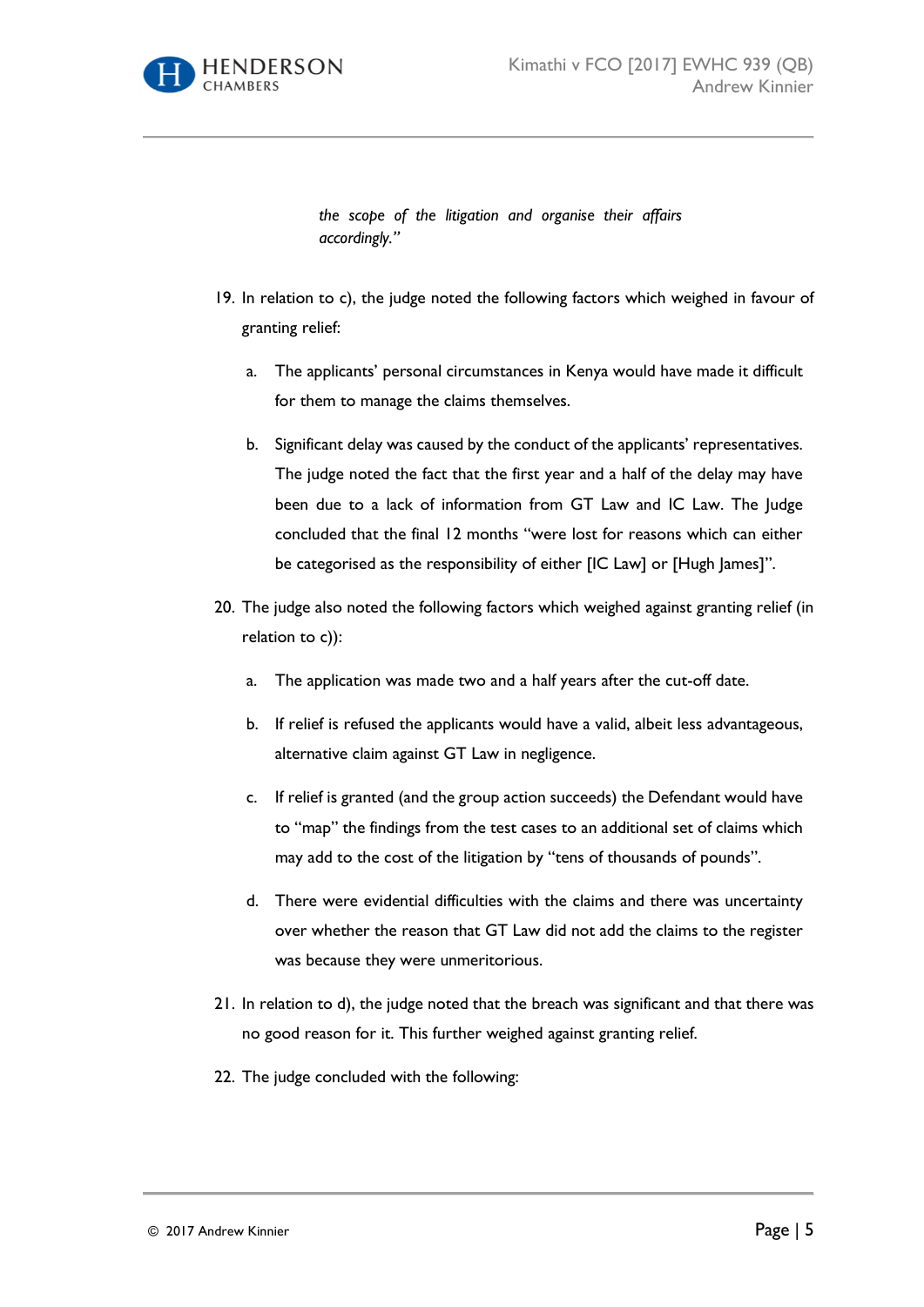

"*I have come to the clear conclusion that relief from sanctions should not be granted. There are many factors… which militate against the granting of relief…while the cut off date in this litigation has not been regarded as a trip wire… to quote paragraph 30 of Thirlwall J's judgment in the PIP Breast Implant Litigation, to grant these applications 'would undermine the discipline of this litigation. The cut off date would be rendered meaningless'".*

#### **COMMENT**

- 23. This decision is noteworthy because it clarifies the application of the Denton principles in the context of a group action.
- 24. It appears to confirm the approach taken by Thirlwall J in PIP Breast Implant Litigation i.e. that applications under CPR 19.13(f) (if made in circumstances where the cut-off date set under CPR 19.13(e) has expired) will engage CPR 3.9. In PIP Breast Implant Litigation it was argued that CPR 3.9 should not apply in these circumstances because the applicants were not parties to the action and therefore could not be said to have breached any rule, order or practice direction. This argument was rejected by Thirlwall J.
- 25. Stewart | relied heavily on the decision of Thirlwall | in PIP Breast Implant Litigation. This is slightly confusing because Thirlwall J's decision was based on the now superseded guidance in Mitchell v News Group newspapers [2013] EWCA Civ 1537. Stewart J confirmed that the judgment of Thirlwall J should be treated with caution for that very reason. However, despite this word of caution, the judge showed signs of heavy reliance on the decision at key points in his judgment.
- 26. Stewart | also made no mention of the decision in Pearce v Secretary of State for Energy and Climate Change (British Coal Coke Oven Workers Litigation) [2015] EWHC 3775 (QB). In that case Turner J held that the question of whether to extend the cut-off date involved balancing two considerations. On the one hand, there is the importance of the cut-off date to allow the parties to decide how to